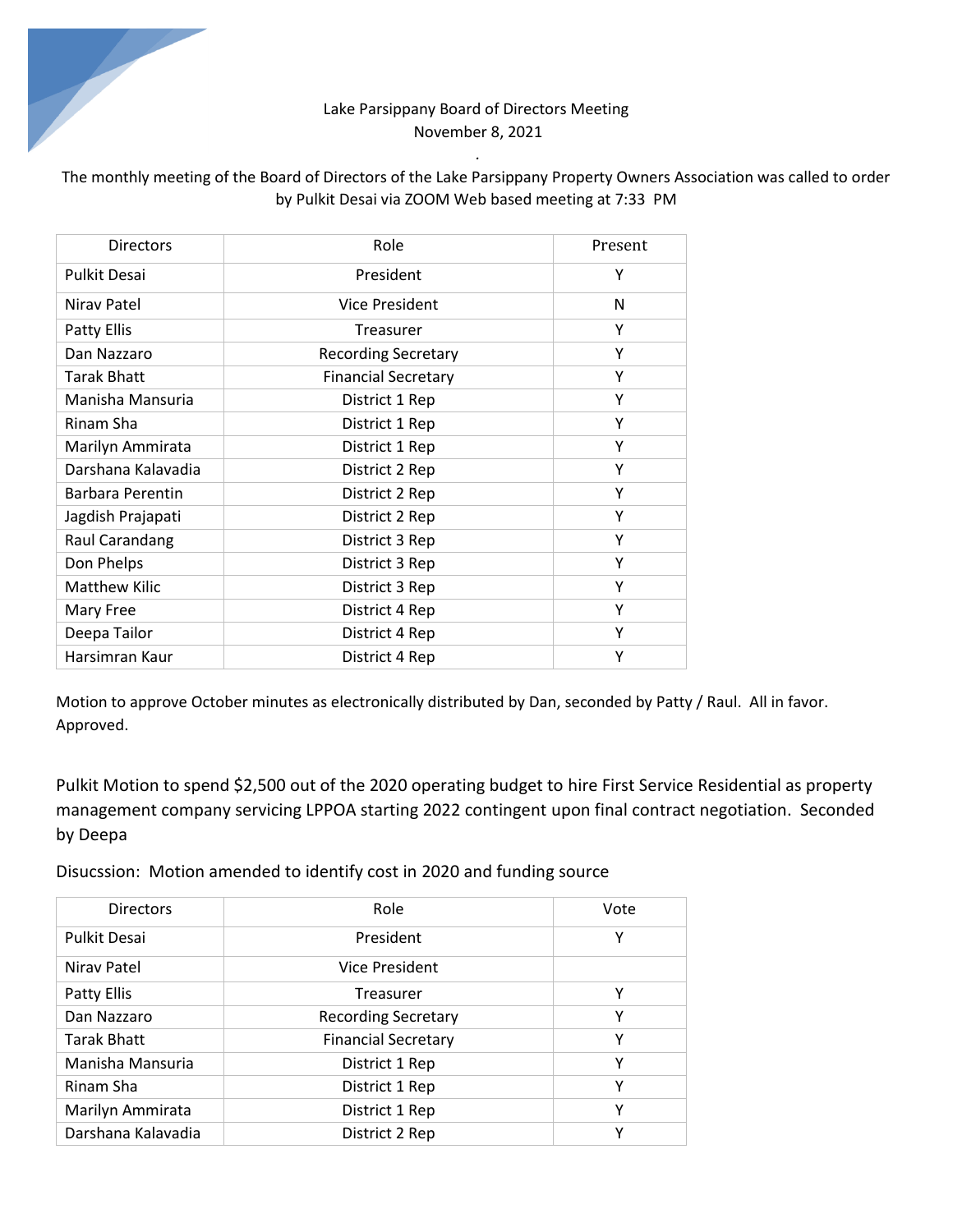| <b>Barbara Perentin</b> | District 2 Rep | Υ |
|-------------------------|----------------|---|
| Jagdish Prajapati       | District 2 Rep | Υ |
| Raul Carandang          | District 3 Rep | Υ |
| Don Phelps              | District 3 Rep | Υ |
| <b>Matthew Kilic</b>    | District 3 Rep | γ |
| Mary Free               | District 4 Rep | γ |
| Deepa Tailor            | District 4 Rep | ٧ |
| Harsimran Kaur          | District 4 Rep | v |

## Pulkit to create a Welcome Committee seconded by deepa

| <b>Directors</b>     | Role                       | Vote |
|----------------------|----------------------------|------|
| <b>Pulkit Desai</b>  | President                  | Υ    |
| Niray Patel          | Vice President             |      |
| Patty Ellis          | Treasurer                  | Y    |
| Dan Nazzaro          | <b>Recording Secretary</b> | Υ    |
| Tarak Bhatt          | <b>Financial Secretary</b> | Υ    |
| Manisha Mansuria     | District 1 Rep             | Υ    |
| Rinam Sha            | District 1 Rep             | Υ    |
| Marilyn Ammirata     | District 1 Rep             | Υ    |
| Darshana Kalavadia   | District 2 Rep             | Υ    |
| Barbara Perentin     | District 2 Rep             | Υ    |
| Jagdish Prajapati    | District 2 Rep             | Υ    |
| Raul Carandang       | District 3 Rep             | Υ    |
| Don Phelps           | District 3 Rep             | Υ    |
| <b>Matthew Kilic</b> | District 3 Rep             | Υ    |
| Mary Free            | District 4 Rep             | Υ    |
| Deepa Tailor         | District 4 Rep             | Υ    |
| Harsimran Kaur       | District 4 Rep             | Υ    |

Pulkit: Welcome Committee Tarak as chair, Manisha, Barbara, Harsimran, Matthew

@~45 min

Deepa Second

Tarak

D1 - Manisha

D2 - Barbara

D3 - Matthew

D4 - Harsimran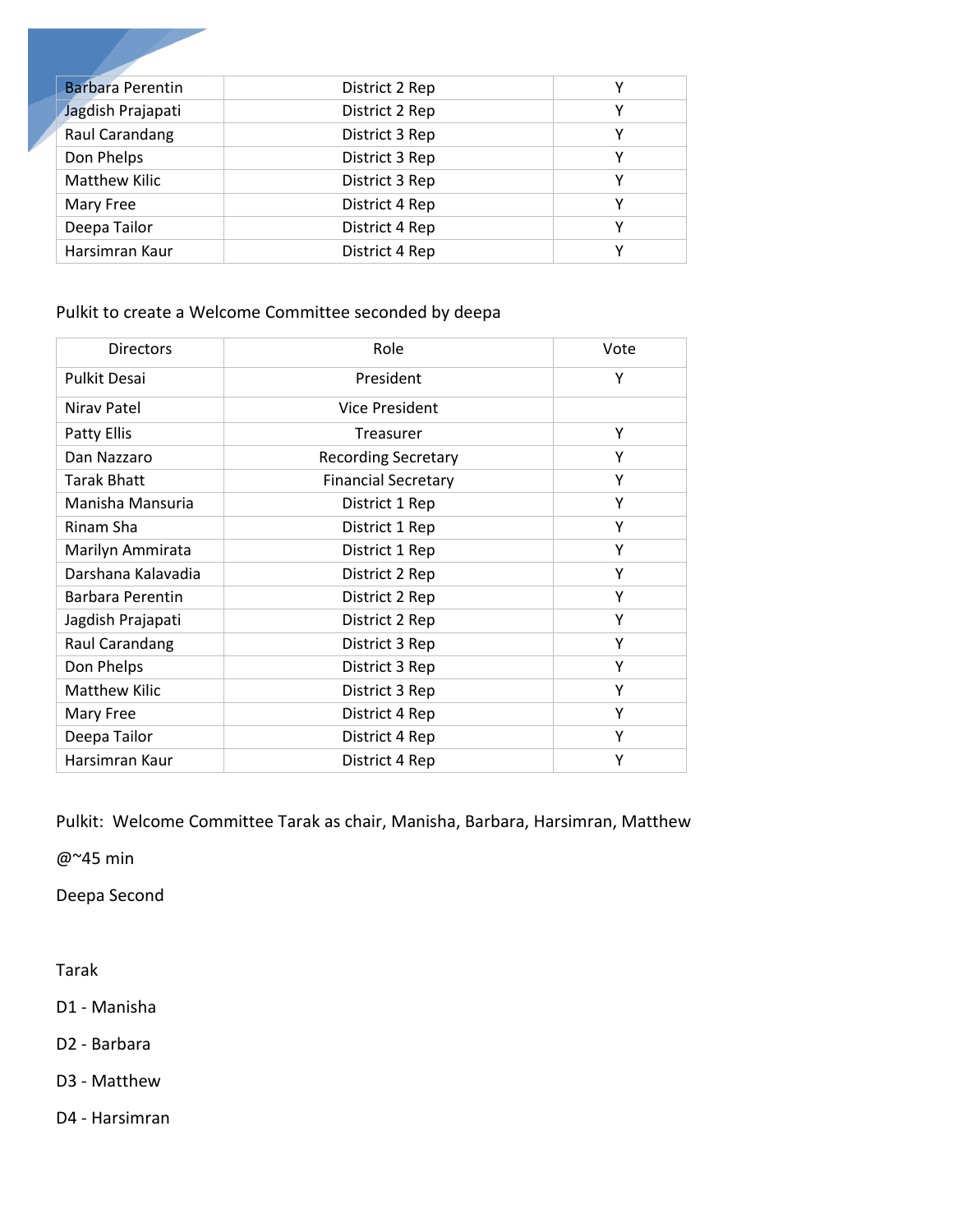| <b>Directors</b>    | Role                       | Present |
|---------------------|----------------------------|---------|
| <b>Pulkit Desai</b> | President                  | Υ       |
| Niray Patel         | Vice President             |         |
| <b>Patty Ellis</b>  | Treasurer                  | Y       |
| Dan Nazzaro         | <b>Recording Secretary</b> | Y       |
| <b>Tarak Bhatt</b>  | <b>Financial Secretary</b> | Υ       |
| Manisha Mansuria    | District 1 Rep             | Y       |
| Rinam Sha           | District 1 Rep             | Υ       |
| Marilyn Ammirata    | District 1 Rep             | Υ       |
| Darshana Kalavadia  | District 2 Rep             | Y       |
| Barbara Perentin    | District 2 Rep             | Υ       |
| Jagdish Prajapati   | District 2 Rep             | Y       |
| Raul Carandang      | District 3 Rep             | Y       |
| Don Phelps          | District 3 Rep             | Υ       |
| Matthew Kilic       | District 3 Rep             | Υ       |
| Mary Free           | District 4 Rep             | Y       |
| Deepa Tailor        | District 4 Rep             | Υ       |
| Harsimran Kaur      | District 4 Rep             | Υ       |

Motion Carries

## Hardship Process Committee

Motion to create Hardship Process Committee appoint Mary Free as committee Chair, Dan Nazzaro seconded by Tarak

| <b>Directors</b>     | Role                       | Present |
|----------------------|----------------------------|---------|
| <b>Pulkit Desai</b>  | President                  | Υ       |
| Niray Patel          | Vice President             |         |
| <b>Patty Ellis</b>   | Treasurer                  | Υ       |
| Dan Nazzaro          | <b>Recording Secretary</b> | Υ       |
| <b>Tarak Bhatt</b>   | <b>Financial Secretary</b> | Υ       |
| Manisha Mansuria     | District 1 Rep             | Υ       |
| Rinam Sha            | District 1 Rep             | Y       |
| Marilyn Ammirata     | District 1 Rep             | Y       |
| Darshana Kalavadia   | District 2 Rep             | Y       |
| Barbara Perentin     | District 2 Rep             | Y       |
| Jagdish Prajapati    | District 2 Rep             | Υ       |
| Raul Carandang       | District 3 Rep             | Υ       |
| Don Phelps           | District 3 Rep             | Υ       |
| <b>Matthew Kilic</b> | District 3 Rep             | Υ       |
| Mary Free            | District 4 Rep             | Υ       |
| Deepa Tailor         | District 4 Rep             | Υ       |
| Harsimran Kaur       | District 4 Rep             | Υ       |

Motion carries